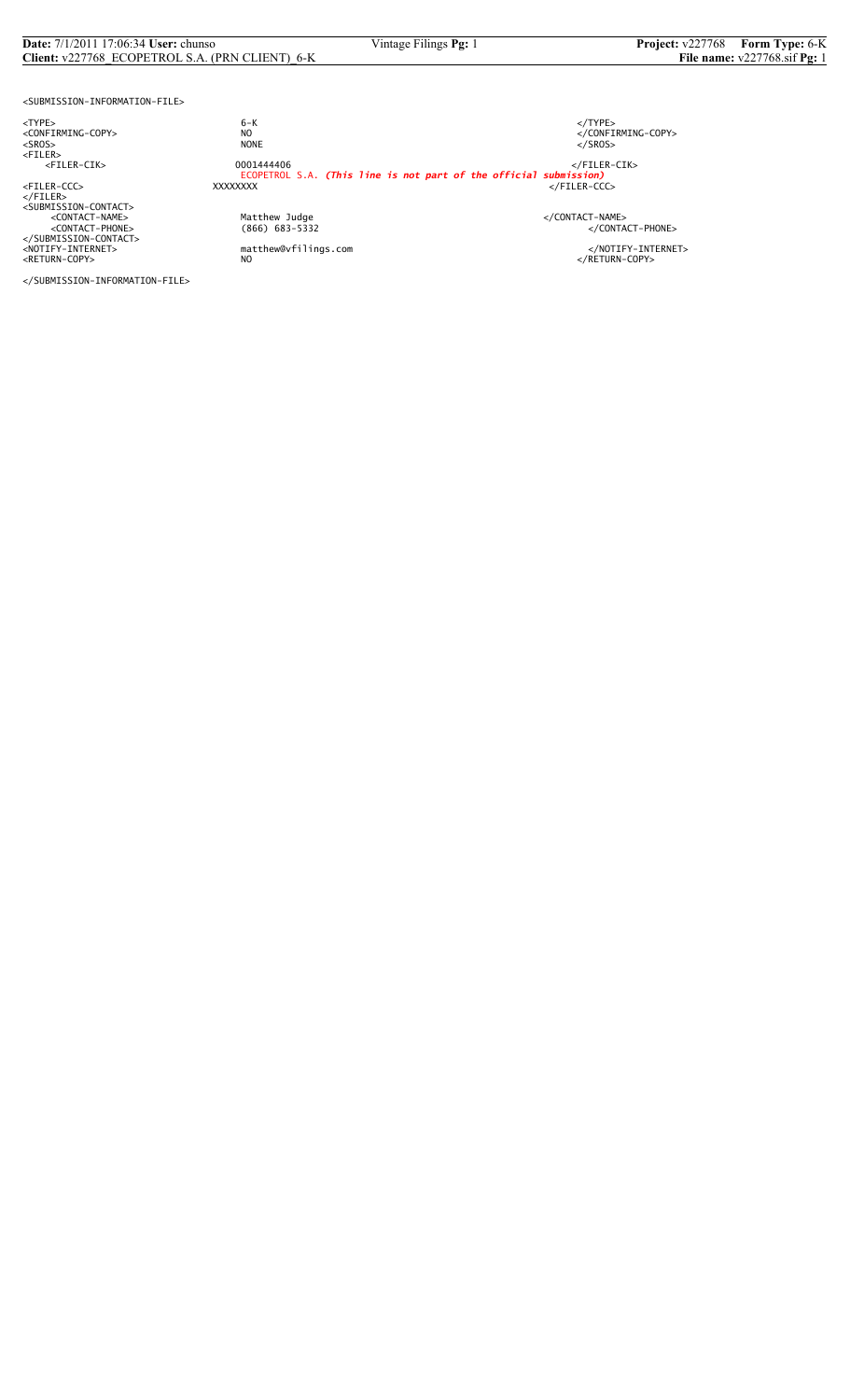$\overline{a}$ 

 $\overline{a}$ 

 $\overline{a}$ 

 $\overline{a}$ 

### **SECURITIES AND EXCHANGE COMMISSION Washington, D.C. 20549**

### **FORM 6-K REPORT OF FOREIGN PRIVATE ISSUER PURSUANT TO RULE 13a-16 OR 15d-16 OF THE SECURITIES EXCHANGE ACT OF 1934**

July 2011

Commission File Number: 333-153452

**ECOPETROL S.A.**

*(Exact name of registrant as specified in its Charter)*

Carrera 7 No. 37 – 69 BOGOTA – COLOMBIA

*(Address of registrant's principal executive offices)*  $\overline{a}$ 

Indicate by check mark whether the registrant files or will file annual reports under cover Form 20-F or Form 40-F.

Form 20-F  $\boxtimes$  Form 40-F  $\Box$ 

Indicate by check mark if the registrant is submitting the Form 6-K in paper as permitted by Regulation S-T Rule 101(b)(1):

 $Yes$   $\Box$  No  $\boxtimes$ 

Indicate by check mark if the registrant is submitting the Form 6-K in paper as permitted by Regulation S-T Rule 101(b)(7):

 $Yes$   $\Box$  No  $\boxtimes$ 

Indicate by check mark whether by furnishing the information contained in this Form, the registrant is also thereby furnishing the information to the Commission pursuant to Rule 12g3-2(b) under the Securities Exchange Act of 1934.

 $Yes$   $\square$  No  $\boxtimes$ 

If "Yes" is marked, indicate below the file number assigned to the registrant in connection with Rule  $12g3-2(b)$ : 82- $N/A$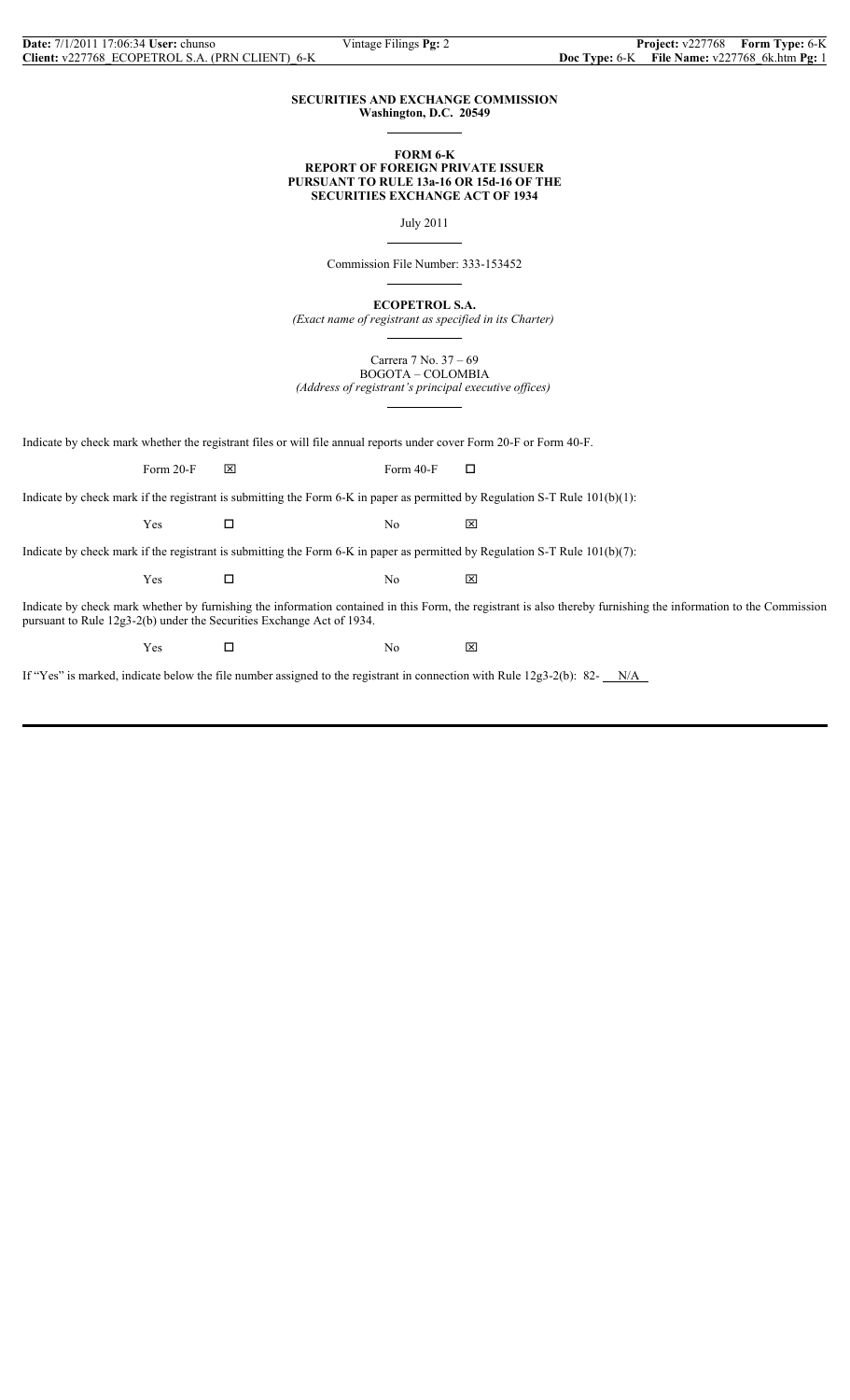

The Company will only pay Foncoeco COL\$6.6 million pesos (US\$ 3,724)

## **Bogota superior court overturns judgment against Ecopetrol**

The Civil Chamber of the Superior Court of the Judicial District of Bogotá has overturned the judgment handed down by the 23rd Civil Circuit Court of Bogotá, which in 2005 had ordered Ecopetrol to pay COL\$541,833.6 million (US\$ 305.7 million) claimed by a group of retirees and former workers associated through the Foncoeco fund, as a way of sharing in the Company's profits from 1962 to 1997.

In its place, the ruling of the second instance, communicated to the parties via the Edict of June 29, 2011, ordered the Company only to pay Foncoeco the sum of COL\$6.6 million pesos (US\$ 3,724).

In its ruling, the Court accepted the legal position Ecopetrol has affirmed since it provided its statement of accounts, whereby the funds in question were supposed to be applied to the undistributed balances of profits authorized by the Board of Directors until 1975, an amount which came to COL\$3.2 million and which, with the amount brought up to date by the Court since December of 1998, equals COL\$6.6 million (US\$ 3,724).

In addition, the Court ordered the plaintiff (Foncoeco) to pay the costs for the two phases of the proceeding.

**Bogotá D.C., July 1, 2011**

------------------------------------------

*Ecopetrol is Colombia's largest integrated oil & gas company, where it accounts for 60% of total production. It is one of the top 40 oil companies in the world and the fourth largest oil company in Latin America. The Company is also involved in exploration and production activities in Brazil, Peru and the United States Gulf Coast, and owns the main refineries in Colombia, most of the network of oil and multiple purpose pipelines in the country, petrochemical plants, and it is entering into the biofuels business.*

*This release contains forward-looking statements relating to the prospects of the business, estimates for operating and financial results, and those related to growth prospects of Ecopetrol. These are merely projections and, as such, are based exclusively on the expectations of management concerning the future of the business and its continued access to capital to fund the Company's business plan. Such forward-looking statements depend, substantially, on changes in market conditions, government regulations, competitive pressures, the performance of the Colombian economy and the industry, among other factors; therefore, they are subject to change without prior notice.*

**For more information please contact:**

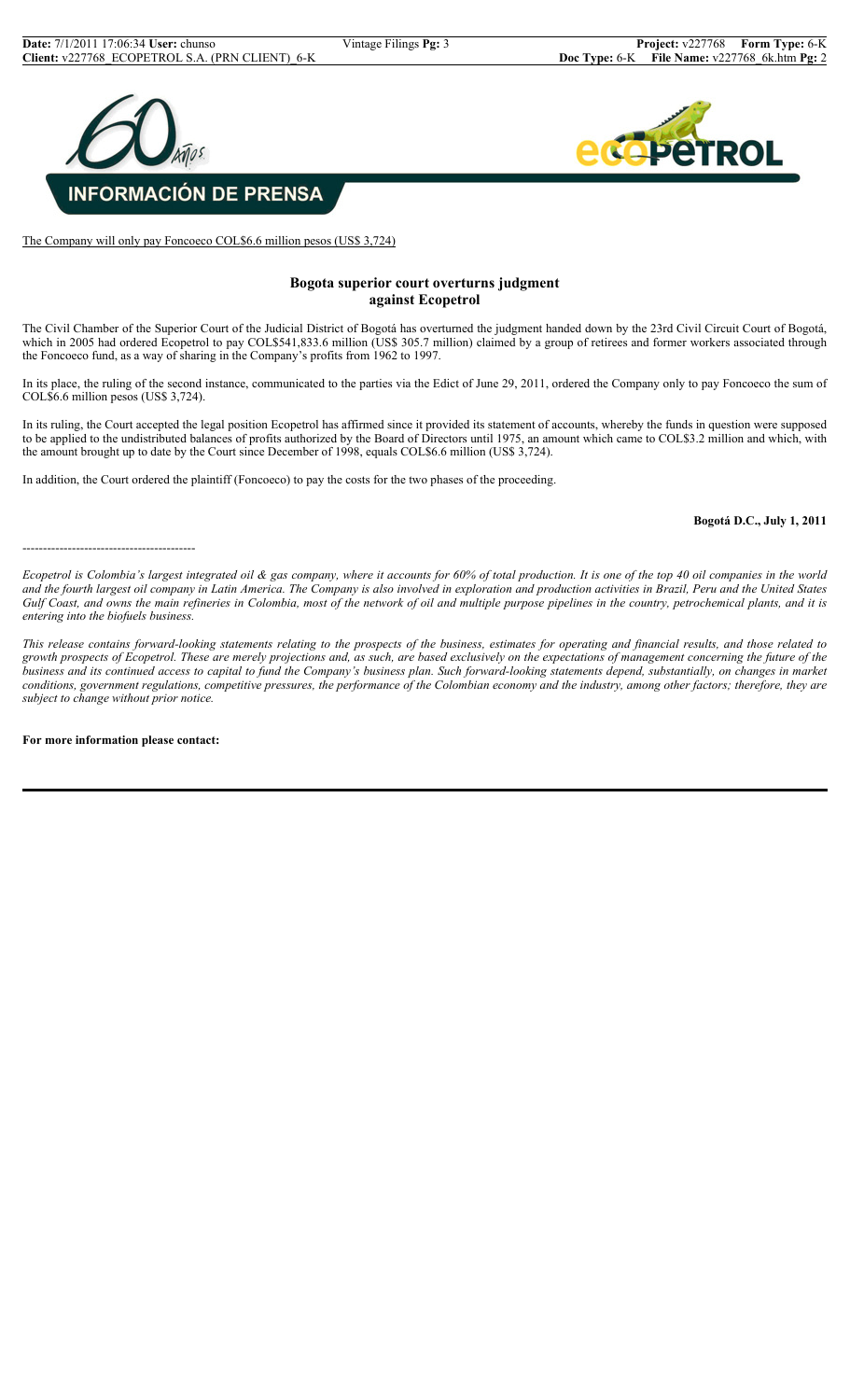



**Director of Investor Relations** Alejandro Giraldo Phone: +571-234-5190 Fax: +571-234-5628 e-mail: investors@ecopetrol.com.co

**Media Relations (Colombia)** Jorge Mauricio Tellez Phone: + 571-234-4329 Fax: +571-234-4480 e-mail: mauricio.tellez@ecopetrol.com.co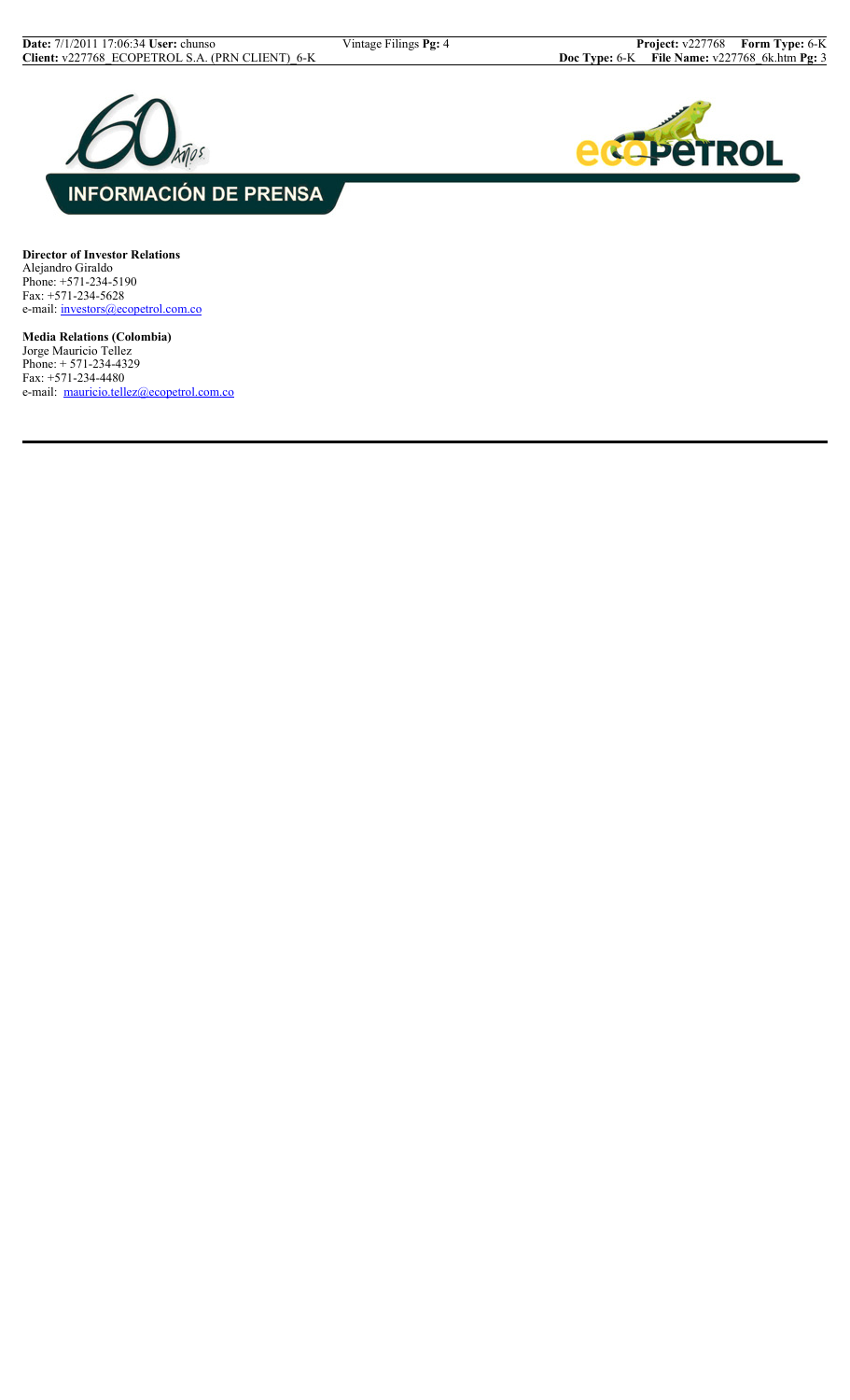| <b>Date:</b> 7/1/2011 17:06:34 User: chunso     | Vintage Filings Pg: 5 | <b>Project:</b> v227768 Form Type: 6-K                 |  |
|-------------------------------------------------|-----------------------|--------------------------------------------------------|--|
| Client: v227768 ECOPETROL S.A. (PRN CLIENT) 6-K |                       | <b>Doc Type:</b> 6-K File Name: $v227768$ 6k.htm Pg: 4 |  |

## SIGNATURE

Pursuant to the requirements of the Securities Exchange Act of 1934, the Registrant has duly caused this report to be signed on its behalf by the undersigned, thereto duly authorized.

Date: July 1, 2011

Ecopetrol S.A.

By: /s/ Adriana M. Echeverri Name: Adriana M. Echeverri Title: Chief Financial Officer